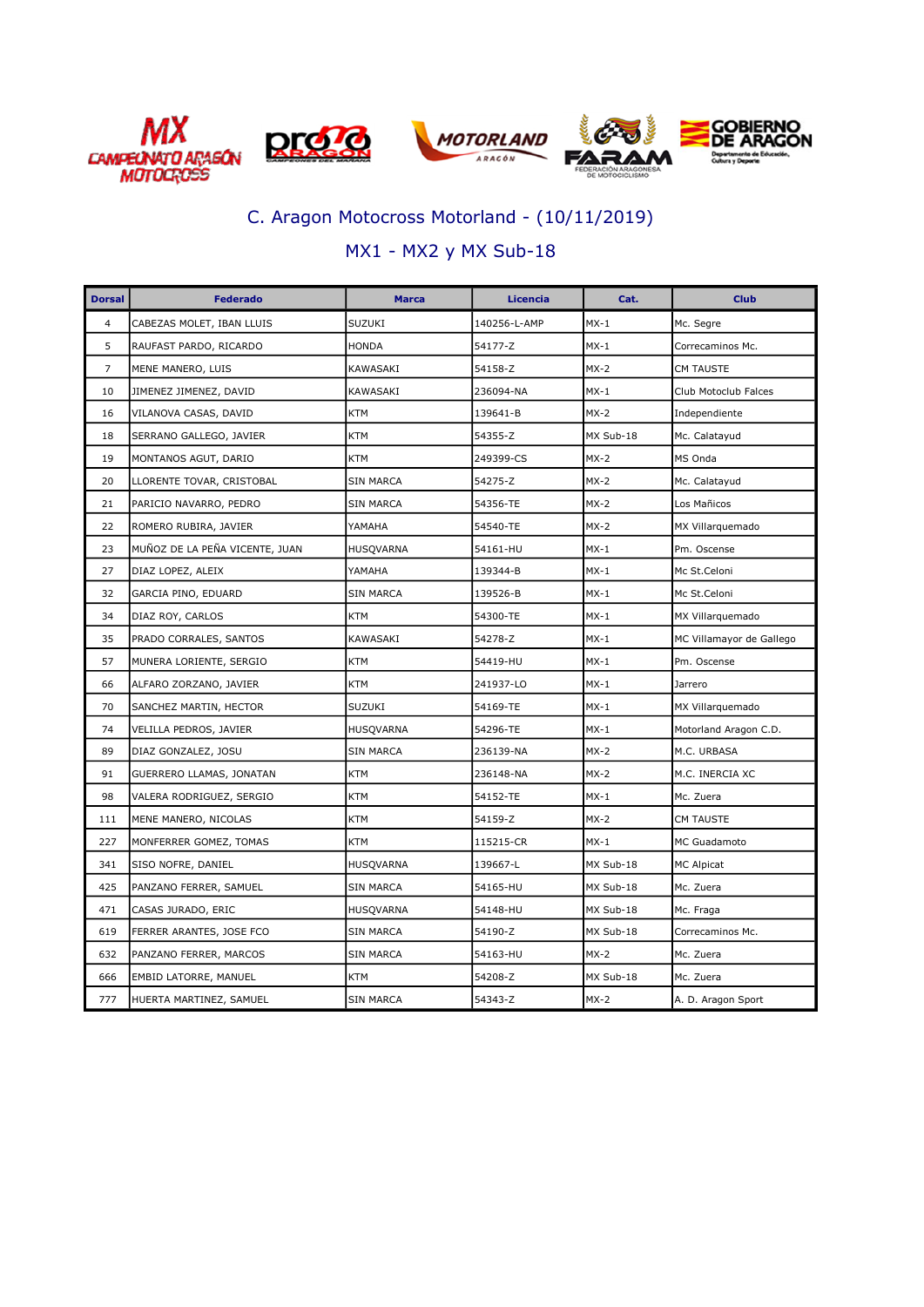







### Master 30, 40 y 50

| <b>Dorsal</b>  | <b>Federado</b>                     | <b>Marca</b>     | Licencia | Cat.         | <b>Club</b>            |
|----------------|-------------------------------------|------------------|----------|--------------|------------------------|
| $\overline{2}$ | ALEGRE FERNANDEZ DE HEREDIA, MIGUEL | <b>HUSOVARNA</b> | 54174-Z  | Master-30    | Mc. Zuera              |
| 5              | MORO SALES, CARLOS                  | <b>SIN MARCA</b> | 54189-Z  | Master-30    | Esc. A Full            |
| 6              | GALI HERNANDEZ, JORGE               | SIN MARCA        | 54265-TE | Master-30    | Mc. Vallemesa          |
| 8              | VENTURA BLASCO, DANIEL              | SIN MARCA        | 54308-Z  | Master-30-NP | Mc. Salvador           |
| 9              | PEROMARTA BADIA, CRISTIAN           | <b>HONDA</b>     | 54541-Z  | Master-30-NP | Mc. Salvador           |
| 14             | ARDEVOL CABRERA, CHRISTIAN          | KAWASAKI         | 139444-T | Master-30    | Mc. Segre              |
| 17             | LOZANO OLIVARES, JULIO JOSE         | <b>KTM</b>       | 54256-HU | Master-30    | <b>MC Monzon</b>       |
| 18             | PERALES SALVADOR, RAUL              | <b>HUSQVARNA</b> | 54350-TE | Master-40    | Los Mañicos            |
| 20             | PEREZ OSANZ, JAVIER                 | <b>HONDA</b>     | 54258-HU | Master-50    | Sinesponsor Racing     |
| 22             | MORENO SOLER, JOSE VICENTE          | KAWASAKI         | 54271-Z  | Master-50    | Mc. Zuera              |
| 25             | LLUCH LIARTE, JUAN CARLOS           | SIN MARCA        | 54171-Z  | Master-50    | Mc. Zuera              |
| 27             | MARTIN BELTRAN, JUAN IGNACIO        | YAMAHA           | 54341-Z  | Master-40    | A.D. Cronosport        |
| 50             | GRACIA GIMENO, EMILIO JESUS         | <b>SIN MARCA</b> | 54312-Z  | Master-40    | Mc. Zuera              |
| 64             | REGUERA LONCAN, JAVIER              | KAWASAKI         | 54352-HU | Master-30    | <b>MC Monzon</b>       |
| 72             | TORRES ROMERO, PABLO                | SIN MARCA        | 54279-Z  | Master-40    | Mc. Zuera              |
| 81             | FARRE SISO, GERARD                  | YAMAHA           | 139453-L | Master-30    | Mc. Segre              |
| 90             | SASETA SOLER, RICARDO               | <b>HONDA</b>     | 54309-HU | Master-30    | Mc. Fraga              |
| 144            | CUARTERO SANCHO, JOSE LUIS          | <b>SIN MARCA</b> | 54245-Z  | Master-30    | Mc. Vallemesa          |
| 155            | BELSUE NAVARRO, MARCOS              | <b>KTM</b>       | 54187-Z  | Master-30    | Independiente          |
| 191            | SANCHEZ MARTIN, RUBEN               | <b>SIN MARCA</b> | 54168-TE | Master-30    | MX Villarquemado       |
| 228            | MARI RAMON, SUSANA                  | HONDA            | 67048-IB | Master-30-NP | Mc. Formentera-Eivissa |
| 740            | REY ALLUE, JUAN CARLOS              | KAWASAKI         | 54538-HU | Master-40    | Sinesponsor Racing     |
| 914            | BAZAN GODOY, HECTOR GABRIEL         | <b>HONDA</b>     | 54325-Z  | Master-30    | Mc. Zuera              |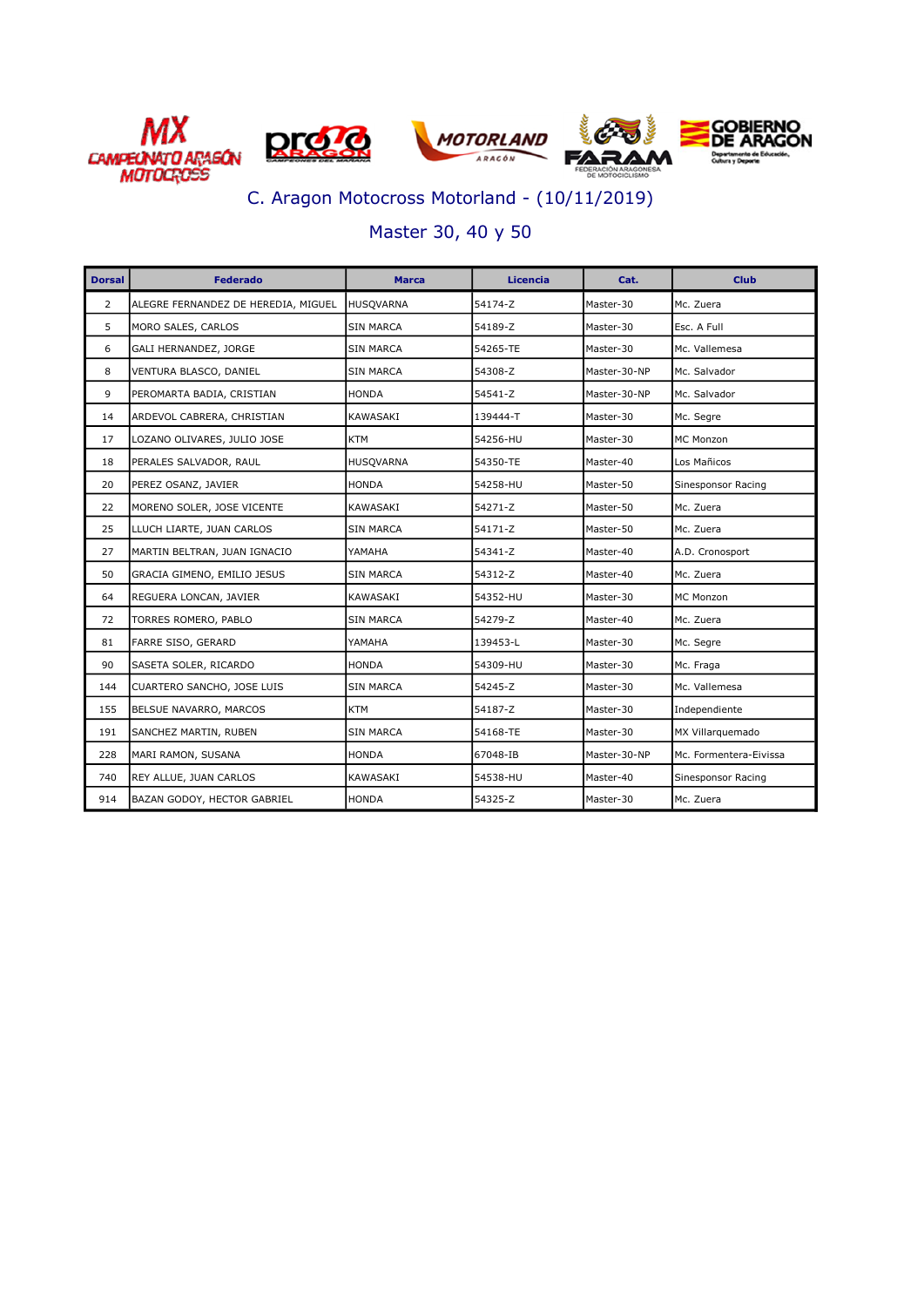

#### MX 85cc

| <b>Dorsal</b> | <b>Federado</b>              | <b>Marca</b>     | Licencia  | Cat.           | <b>Club</b>       |
|---------------|------------------------------|------------------|-----------|----------------|-------------------|
| 6             | LORENTE MUÑOZ, ELIO          | <b>HUSQVARNA</b> | 54178-Z   | MX-85cc        | Mc. Zuera         |
| 11            | GARCIA CASTAÑEDA, JULIAN     | <b>SIN MARCA</b> | 236172-NA | MX-85cc        | M.C. INERCIA XC   |
| 19            | NAVARRO MUÑOZ, JOEL          | <b>HUSQVARNA</b> | 54539-TE  | MX-85cc        | Mc. Zuera         |
| 26            | GARCIA LEGUA, DARIO          | <b>SIN MARCA</b> | 54195-Z   | MX-85cc        | Mc. Vallemesa     |
| 28            | GARCIA LEGUA, IVAN           | <b>SIN MARCA</b> | 54192-Z   | <b>MX-85cc</b> | Mc. Vallemesa     |
| 29            | <b>GUERRERO LLAMAS, FRAN</b> | <b>HUSQVARNA</b> | 236147-NA | MX-85cc        | M.C. INERCIA XC   |
| 38            | URRA HERRERO, EUKENE         | <b>SIN MARCA</b> | 236214-NA | MX-85cc        | Mc. Ziki Team     |
| 61            | BALLESTER FERRER, NACHO      | <b>HUSOVARNA</b> | 54182-TE  | MX-85cc        | Mc. Bajo Aragón   |
| 77            | GALAN MARTINEZ, VICTOR       | YAMAHA           | 54224-Z   | MX-85cc        | Mc. Zuera         |
| 166           | LASHERAS ORTA, ALEX          | <b>KTM</b>       | 236104-NA | MX-85cc        | C. M. Club Cirbón |
| 222           | ZAMORANO ZAERA, JOEL         | <b>KTM</b>       | 139458-T  | MX-85cc        | MC Enduro Cunit   |
| 286           | CORTES CANALES, NIRA         | <b>SIN MARCA</b> | 54175-Z   | MX-85cc        | Mc. Zuera         |
| 501           | MORILLA SANJUAN, DIEGO       | <b>SIN MARCA</b> | 54149-Z   | MX-85cc        | Correcaminos Mc.  |